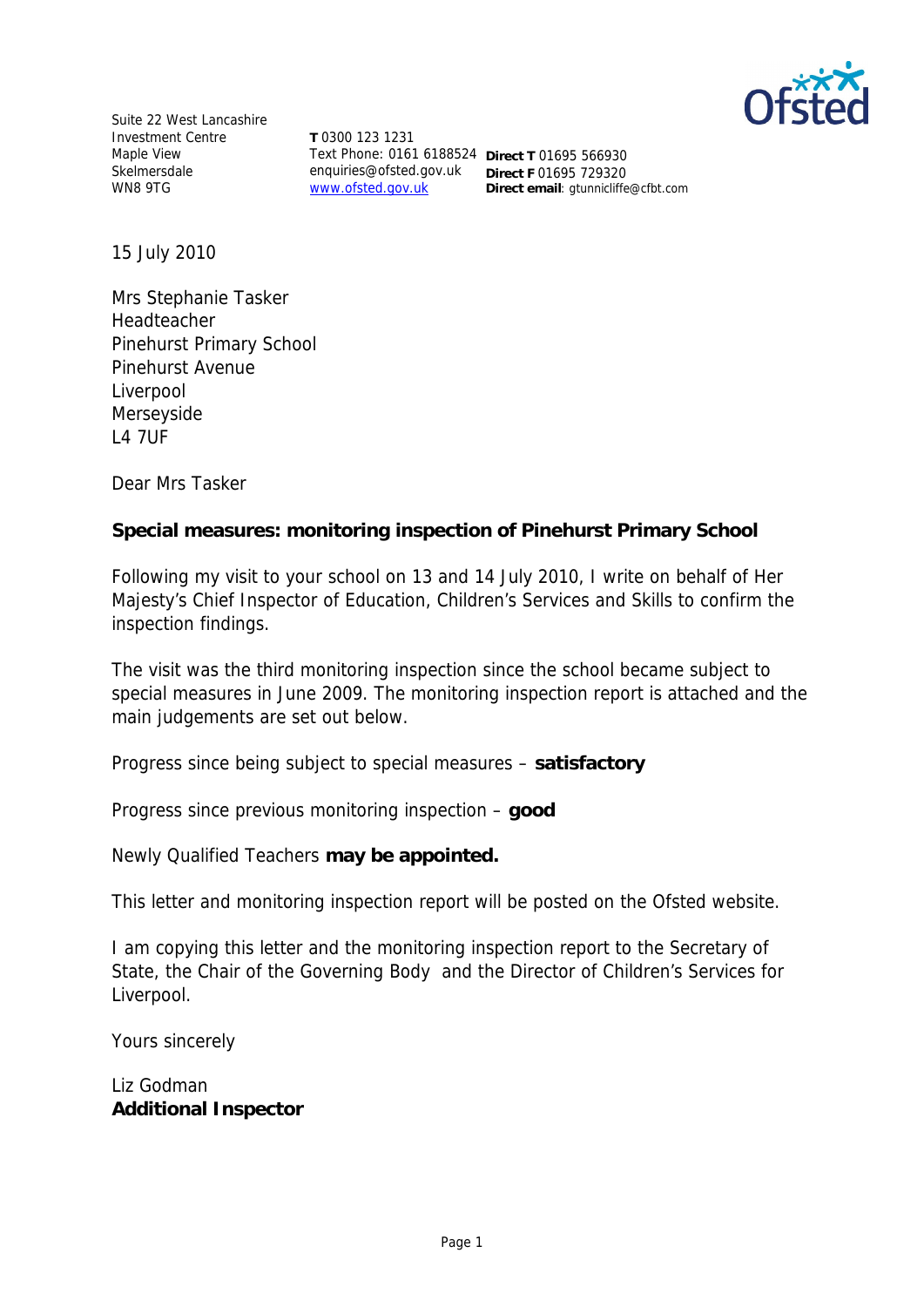

**Special measures: monitoring of Pinehurst Primary School**

**Report from the third monitoring inspection on 13 and 14 July 2010**

### **Evidence**

The inspector observed the school's work, scrutinised documents and met with the headteacher, the Chair of the Governing Body and a representative of the local authority.

# **Context**

Since the last monitoring inspection in March 2010, a new teacher has joined lower Key Stage 2 for part of the summer term on a secondment from another primary school, a teacher has returned from maternity leave and a teacher has left the school. One teacher is currently absent due to sickness and a number of classes continue to be taught by temporary staff. However, from September 2010 plans are in place for all classes to have permanent teachers.

**Pupils' achievement and the extent to which they enjoy their learning**

Pupils' learning in lessons continues to improve as their enjoyment increases. This is the result of a greater number of planned activities designed to stimulate pupils' interests more effectively. For example, pupils in Year 6 were motivated by a forthcoming visit to a theme park as they developed persuasive text for a leaflet advertising the park. The curiosity of pupils in Year 1 was stimulated as they explored a boy's holiday suitcase and a bag of things for a baby. The desire to learn has been reawakened for some; a girl in Year 5 said 'I love maths' during her work in a small group for those who had experienced difficulties with fractions and coordinates in the class lesson. All the pupils in this group were also keen to do the homework provided. Lessons throughout the school are increasingly characterised by a growth in pupils' confidence and a belief in themselves as competent learners.

The school's data indicate that the progress of many pupils has accelerated rapidly over the course of this year and that their achievement is improving. Some pupils are progressing at a rate more than double that which might be expected. In Year 6, pupils' work in English and mathematics indicates better progress for pupils of all abilities. In particular, their writing shows an improved variety, amount and quality of work. However, pupils' progress continues to be inconsistent throughout the school, particularly in Key Stage 2. To some extent this is due to the number of teachers which some classes have had over the course of this year. However, there are also classes where staffing has been more stable, but where progress has also been inconsistent. While writing continues to be the weaker area overall, in some year groups weaknesses in mathematics and reading also persist. Many pupils who have fallen behind are improving their skills in reading, writing and mathematics, as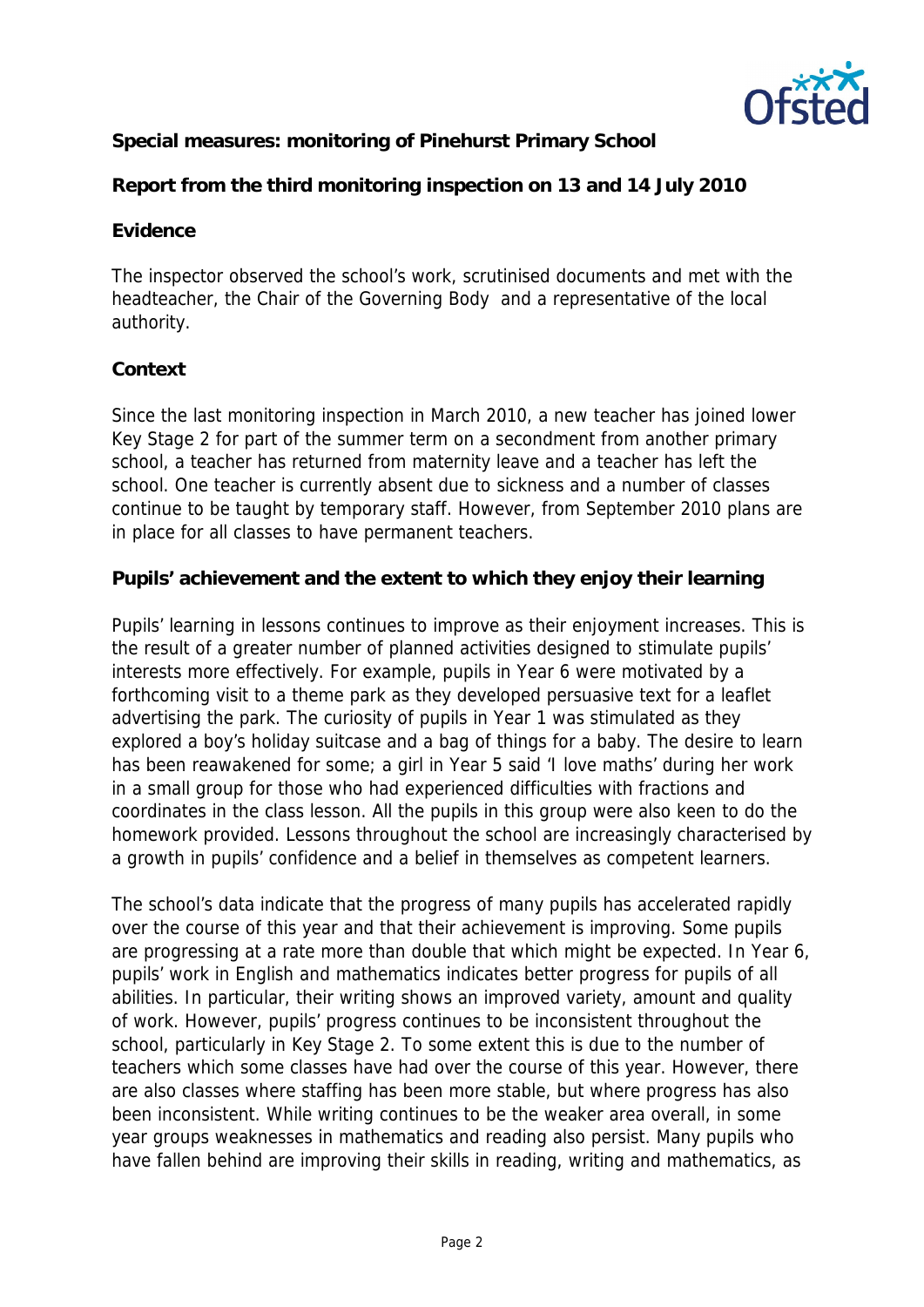

well as learning to take turns and to work together in the small groups designed to boost their progress. Where these groups are more effective, the activities are based on misconceptions identified during the class lesson and then taught in the small group. Staff also check that the pupils are applying the skills learned when they return to their class and as a result, the pupils are also consolidating and practising what they have learned more successfully.

Despite the accelerated progress of many, attainment by the end of both Years 2 and 6 remains low, due to the ground which still has to be made up. Fewer pupils than might be expected are reaching the higher levels at the end of both Key Stages 1 and 2.

Progress since the last visit on the area for improvement:

 raise standards, improve achievement and accelerate pupils' progress throughout the school, particularly in Years 3 to 6 **– satisfactory**

### **Other relevant pupil outcomes**

Overall attendance levels have improved during this school year, particularly at Key Stage 2. The number of persistent absentees continues to reduce. However, for the small number of persistent absentees now identified, the school is finding their attendance stubbornly hard to improve. The majority of pupils show a greater understanding of the importance of regular school attendance. However, the school has accurately identified that there remains more to do to convince a small minority of parents and carers of the link between regular attendance and raised attainment. Pupils' punctuality is much improved.

In lessons, behaviour continues to improve. The amount of restlessness is reducing as pupils make a swifter and more involved start to their work. Sometimes pupils still find it hard to resist calling out when answering a question, although in part this indicates their enthusiasm. Behaviour on the corridors is generally calmer and more purposeful. Many pupils are increasingly confident about speaking to visitors and in engaging in conversation, for example, about others' work on Picasso. However, there continue to be some occasions when pupils are noisy or a little boisterous. Improving skills in literacy, numeracy and information and communication technology (ICT), as well as developing self-confidence and better attitudes to work, are starting to enhance pupils' preparation for the future.

Progress since the last visit on the area for improvement:

 raise attendance to at least the levels expected of similar schools **– satisfactory**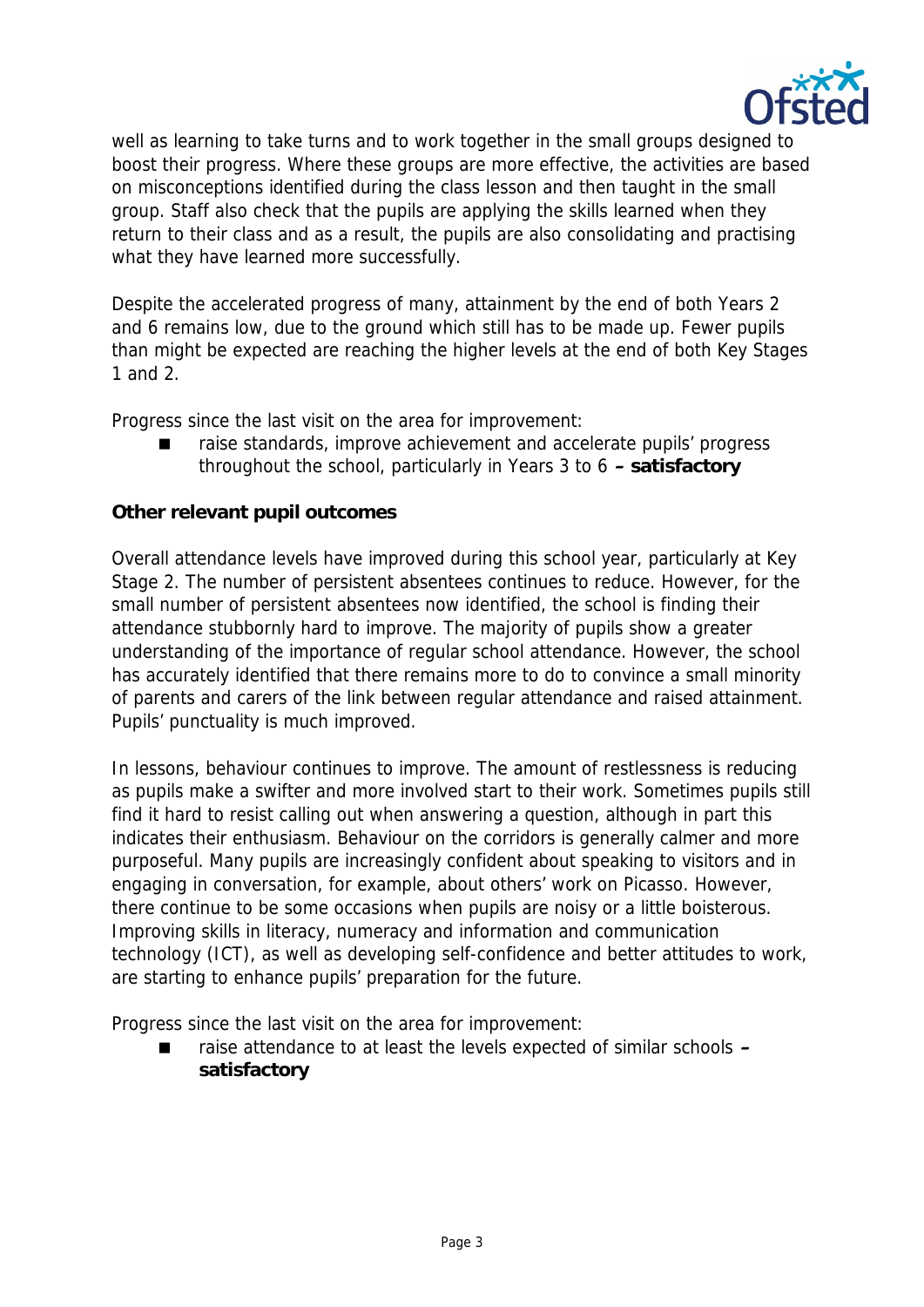

### **The effectiveness of provision**

Provision in the Early Years Foundation Stage has improved further since the last monitoring inspection. Indoors, the areas of learning are reflected through more varied and attractive activities and new stimuli have been introduced to foster children's curiosity. For example, children were fascinated as they watched butterflies emerge from chrysalises. Sessions led by adults are more consistently supported by the independent activities which follow. However, resources and activities available to children throughout the day do not build on the focused teaching activity as effectively. Sometimes too, the adult-led activities are insufficiently closely matched to the needs of all the children in the group. As a result, the more able remain insufficiently challenged, while others are unable to sustain their concentration. The outdoor environment is also much improved. The activities set up now reflect the areas of learning and adults intervene more effectively in activities chosen by the children to extend their learning. Despite this, there remains more to do to engage children, particularly the boys, in activities to develop their skills across all of the areas of learning.

The quality of teaching throughout the school continues to improve and there is a growing proportion which is good, especially in Key Stage 1. Teachers' greater confidence means that they are increasingly adjusting the lesson to respond to misunderstandings or to follow pupils' interests. In most lessons, the pace of learning is faster and pupils are becoming more rapidly involved in activities rather than listening to the teacher for too long. Lesson planning is more consistent and all lessons have clear learning objectives shared with the pupils. Success criteria are also introduced at the start of each lesson. However, these vary in their clarity and sometimes pupils remain unclear as to what they have to include in their work to meet them. Where teaching is better, the criteria are written in a language that the pupils understand and, in the best examples, pupils contribute by explaining what they will have to do to succeed in the lesson. Overall, the content of lessons is better matched to meet the needs of all of the pupils in the class and there are increased opportunities for pupils to give their own ideas and views. In most lessons, particularly in Key Stage 1, work is more carefully structured to extend the higher attainers and to provide support for those whose attainment is lower. For example, in a lesson in Key Stage 1, some pupils were able to write fluently after having had a conversation with a classmate, whilst others sequenced pictures and talked to an adult before recording their ideas.

Work is now marked regularly in every class and includes clearer identification to pupils as to what they have done well and what the next steps are for them to improve their work. Also, pupils' books indicate that the pupils are now reading the teachers' comments and responding to them. Where teaching is more effective, time is given for pupils to evaluate their own and others' learning. In some of the better examples of this, pupils give feedback to one another as to how they could improve their work, but this is by no means embedded or consistent. All pupils have targets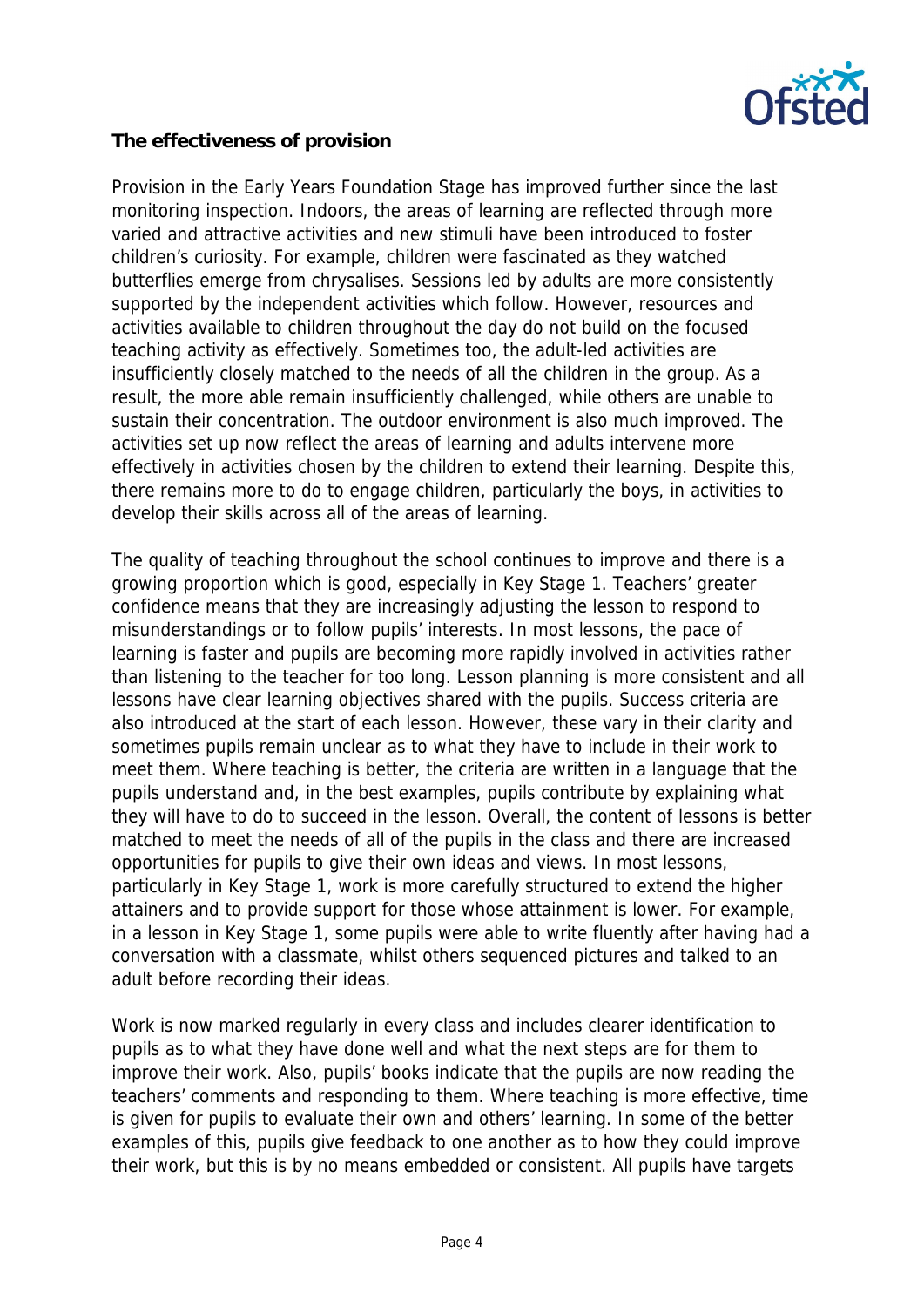

in their books for English and mathematics, with indications as to the pupils' current level, their target level and what they have to do to move to the next level. In some books these are now dated and marked off when met, but currently this is not consistent. Pupils' progress towards their longer term targets remains largely unchecked lesson by lesson.

The curriculum is better planned to meet the range of pupils' needs and to build upon their earlier learning. This is contributing to the improvements in pupils' progress in literacy, numeracy and ICT. The small groups, taught by learning support assistants and designed to help those experiencing difficulty in some aspect of their learning, continue to be very well planned. Activities in these groups are targeted precisely to meet each pupil's needs. However, in some year groups, the proportion of pupils who have attended such a group during the year is very high. The school recognises the importance of ensuring there is continuing improvement in mainstream lessons in order to reduce the need for so many small groups. Since the last monitoring inspection, themed approaches have become embedded in curriculum planning. This is giving pupils more scope to use their skills in a wider variety of subjects. For example pupils in Years 1 and 2 used ICT skills when learning about Victorian seaside holidays and those in Year 3 applied their skills in reading, writing and speaking to decide what is important in their lives. Plans for September 2010 involve the inclusion of other subjects, such as art, music and physical education in the school's plans for the whole curriculum. As well as strengthening the links between subjects, the school also recognises the potential of this in extending pupils' experiences of a wider variety of cultures.

The school continues to take good care of its pupils. Increasingly all staff acknowledge their role in raising pupils' attainment and in ensuring that pupils have the best possible opportunities while they are at the school. Consequently, there is a more concerted drive to promote attendance and to ensure that pupils' special educational needs are met. The school continues to know who its most vulnerable pupils are and to keep a close check on their progress.

Progress since the last visit on the areas for improvement:

- **EXECUTE:** ensure that the overall quality of teaching and learning is at least good throughout the school, thus eradicating inadequate teaching **– good**
- adapt the curriculum so that it better meets pupils' needs and develops their basic literacy and numeracy skills – **good**
- ensure that marking and academic guidance consistently help pupils to understand how to improve their work – **good**

**The effectiveness of leadership and management**

The headteacher and deputy headteacher have a very clear and accurate understanding of the school's strengths and weaknesses. This is beginning to be more widely shared by a greater number of staff. This understanding is underpinned